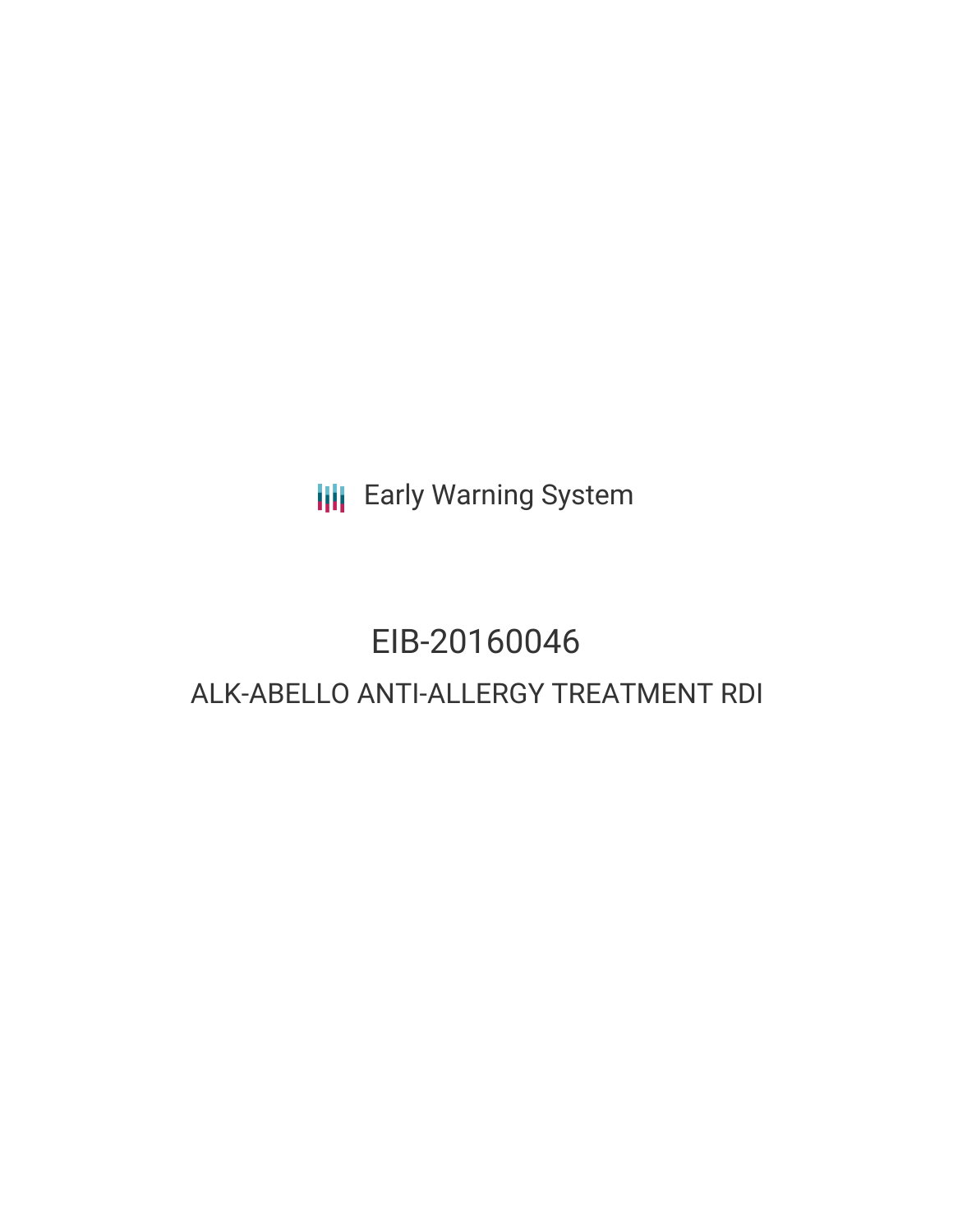

#### **Quick Facts**

| <b>Countries</b>               | Denmark                        |
|--------------------------------|--------------------------------|
| <b>Financial Institutions</b>  | European Investment Bank (EIB) |
| <b>Status</b>                  | Approved                       |
| <b>Bank Risk Rating</b>        | U                              |
| <b>Borrower</b>                | ALK-ABELLO A/S                 |
| <b>Sectors</b>                 | Industry and Trade             |
| <b>Investment Amount (USD)</b> | $$64.00$ million               |
| <b>Project Cost (USD)</b>      | \$158.00 million               |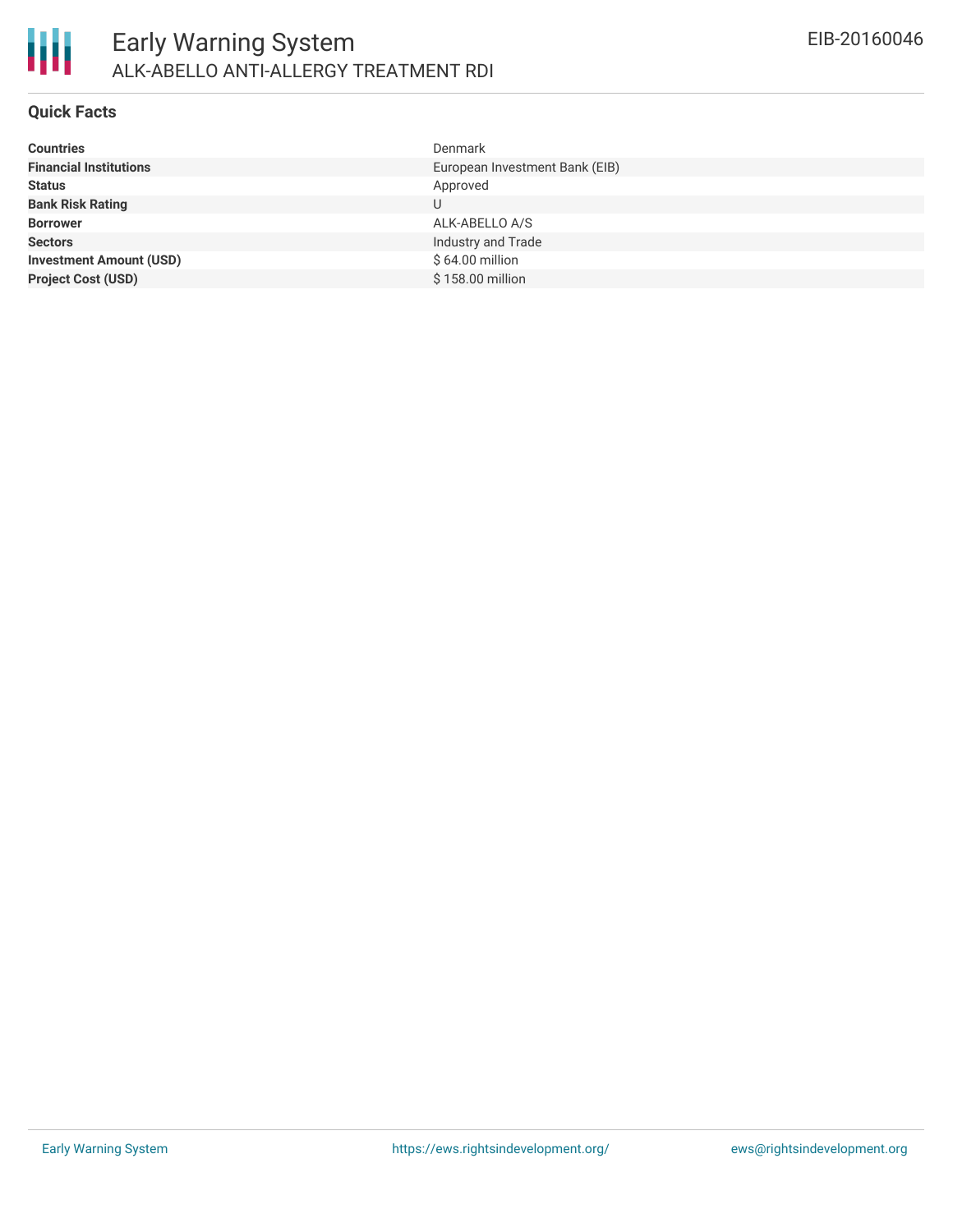

## **Project Description**

This project involves financing of ALK-Abello's market-leading research into allergic diseases. ALK is the world leader in allergy immunotherapy. The treatment is recognised by the World Health Organisation (WHO) as the only treatment that targets the cause of allergy and alters the natural course of the disease. The financing is expected to materially support the company's efforts in this domain.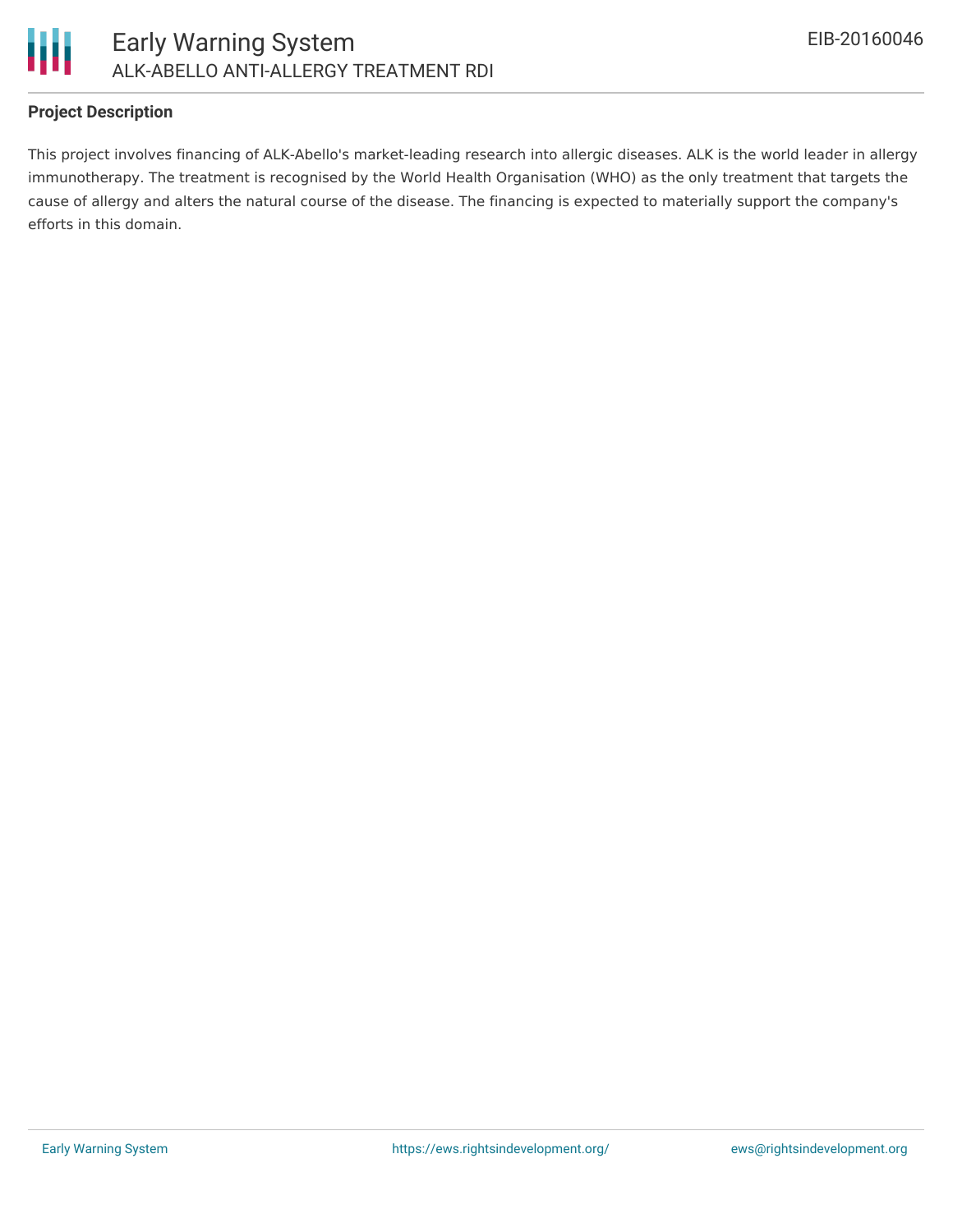

## **Investment Description**

European Investment Bank (EIB)